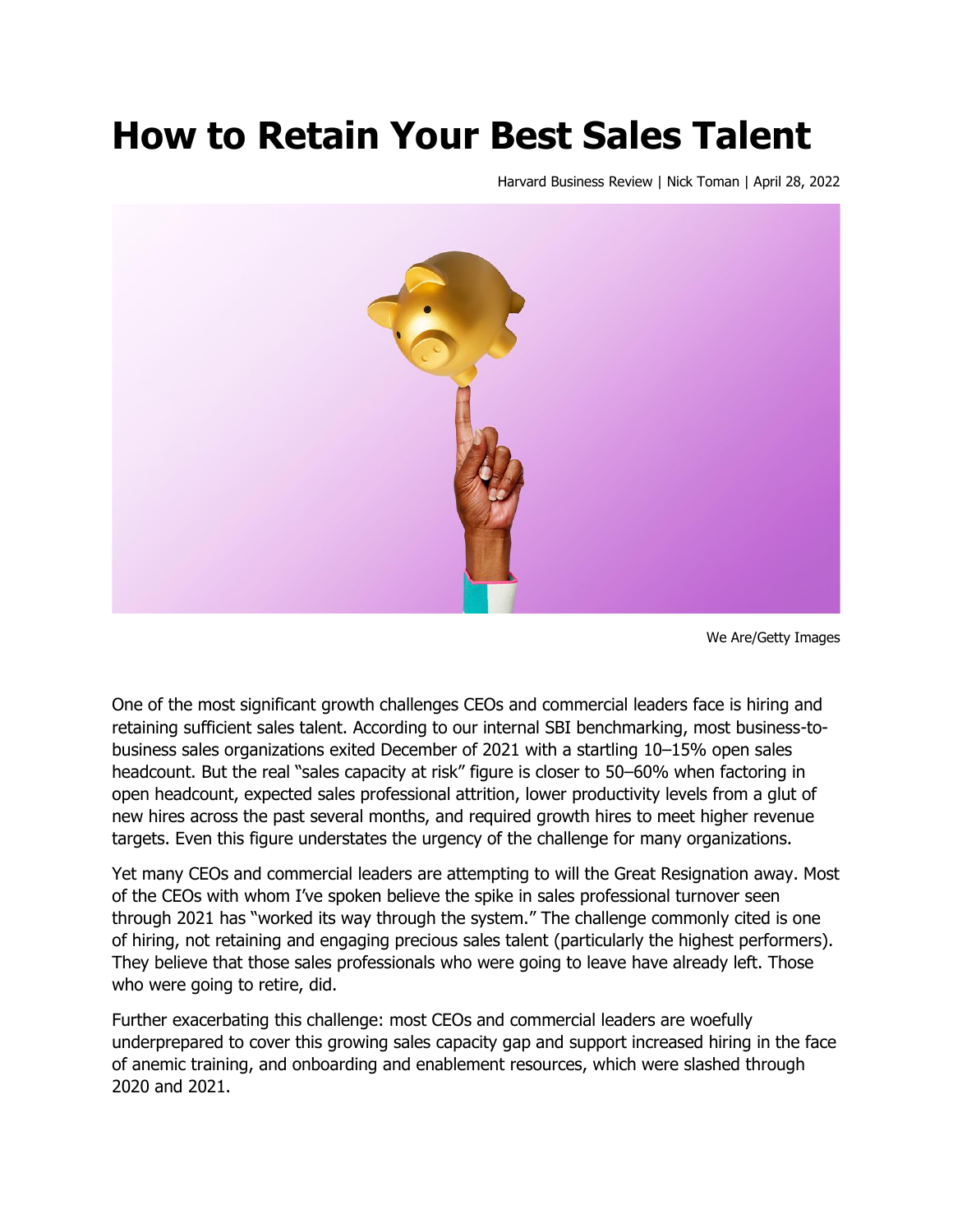## Question your retention instincts.

In a recent survey conducted from December 2021 through January 2022, SBI and Top Percentile Collective surveyed 650 quota-bearing sales professionals to understand how commercial organizations can best engage and retain sales professionals through an unpredictable labor market. While this research indexed on tech and tech-enabled services firms, our sample spanned nearly a dozen industries, and the implications are broadly applicable.

One of the key findings: job-seeking behaviors among sales professionals persist and do so at remarkably unnoticed levels. Our research revealed that most sales professionals (56%) were actively searching for a new job. These job-seeking behaviors included recently updating and circulating a resume, applying for another role, speaking with a recruiter, or committing to a timeline for leaving their current roles. These are active, deliberate behaviors, not passive thoughts. The highest-performing sales professionals, identified by having both recently beat their plan, and qualifying for top-tier performance award (i.e., President's Club or equivalent), demonstrated just as much job-seeking as the broader sample, with 57% reporting such behavior.

Many leaders cite generational preferences for job-seeking as driving high turnover. They contend that Millennial and Gen Z workforce as more transient. But current job-seeking behaviors are widely pervasive among generational cohorts, and most pervasive among elder Gen Xers in the 45–55-year-old age range (67% of this cohort are actively demonstrating jobseeking behaviors). Fifty-nine percent of 25–34-year-old sales professionals are searching for new roles, as were 48% of 35–44-year-old professionals, and 45% of people older than 55.

Even so, CEOs commonly report higher employee-engagement scores and satisfaction levels, citing this as evidence of the Great Resignation abating. Unfortunately satisfaction is a poor predictor of loyalty. Almost half (41%) of the sales professionals surveyed reported satisfaction in their role but are still searching for a new job, and 44% of satisfied high performers are actively on the hunt.

#### Help build careers.

Our research surfaced a remarkably stark conclusion: compensation adjustments, work-life balance, immediate promotion opportunities, title adjustments, and reaffirming a strong sales culture have little impact on retention.

Compensation is easily the most frequently utilized lever to mitigate turnover, yet it had remarkably low impact in our analysis. Adjustments to base pay are typically viewed as marginal for sales professionals, where highly-levered variable plans are the norm. Sellers attribute far greater impact to providing a crystal-clear path to success within their territory. Indeed, sellers value such a success path three times more than compensation adjustments.

CEOs and commercial leaders also traditionally prioritize sales process, sales tech, sales culture, and work-life balance. Unfortunately, these factors aren't particularly impactful on retention, either. What sales professionals truly value are companies committed to their short- and longterm success. When it comes to staying or leaving, sellers prioritize how well the company will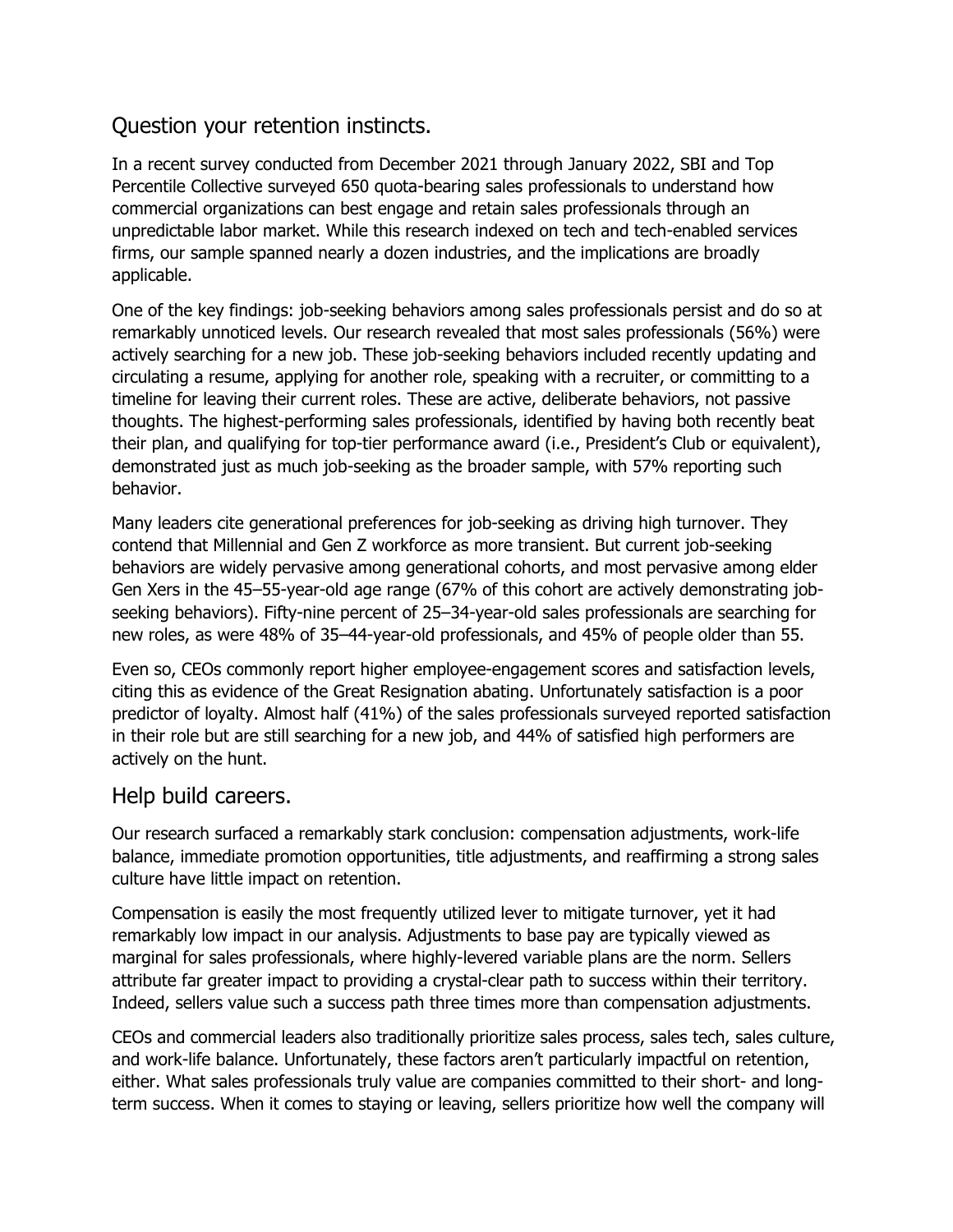advocate for, and help them succeed in the near term, and evolve long term as sales professionals. To accomplish this, executives must boost seller confidence in their ability to provide near- and long-term career leverage, broad executive advocacy, and a path to shortterm success.

### Offer future employability over title bumps.

Organizations with lower attrition and fewer sellers pursuing new opportunities prioritize building their sales force over buying it. They organically develop sales talent, pushing and encouraging sellers to obtain new commercial skills and capabilities.

Unfortunately, most CEOs merely publish a career path, promote a small number of sellers into new titles, with a marginal compensation bump, and hope this keeps their best and brightest around. Our data showed such actions yield little benefit. Retention isn't improved by creating new tiers of meaningless titles. Wise leaders realize that the productivity benefits of employing a strong seller six, 12, or 18 months longer will dramatically outweigh comparable efforts with new sales hires.

Organizations taking this direction are rapidly reinvesting in sales enablement, which many organizations effectively dismantled through the early days of the pandemic. Enablement in leading organizations is tasked with true capability building — and not simply relegated to onboarding and training on the chosen sales method. Increasingly, we see leading sales enablement organizations resembling a product organization: they develop new capabilities and actively manage them, they retire ineffective processes, and put judicious metrics in place to better understand sales effectiveness. These organizations develop different enablement "products" for distinct segments of the team, including tenured sellers, experienced and new frontline managers, as well as new-to-company and entry-level roles. Sellers can perceive significant development opportunities and they have the means to document, demonstrate, and "feel" personal progression no matter their career stage. This is markedly different than the brand of "experiential learning" most organizations profess, which amounts to little more than occasional manager coaching and praise.

#### The C-Suite must support sellers.

Many CEOs — particularly those with product or finance backgrounds — are comfortable allowing their sales organization to exist on its own island. The sales leader owns the sales culture, and a strong-willed sales leader will protect that culture tooth and nail. However, our analysis showed that sales advocacy from cross-functional leadership teams — spanning well beyond the sales organization — constitute another hallmark of companies with relatively lower sales attrition.

While an excellent sales leader certainly makes a big difference, the entire C-suite needs to engage with sellers, signaling open-door policies and showing strong interest in and support of seller activity. The highest-impact drivers of this type of seller advocacy include the ability of strong front-line sellers to reach out to their executive team with questions and feedback, effective information sharing from executive audiences, and an inclusive culture that encourages sellers to speak up.